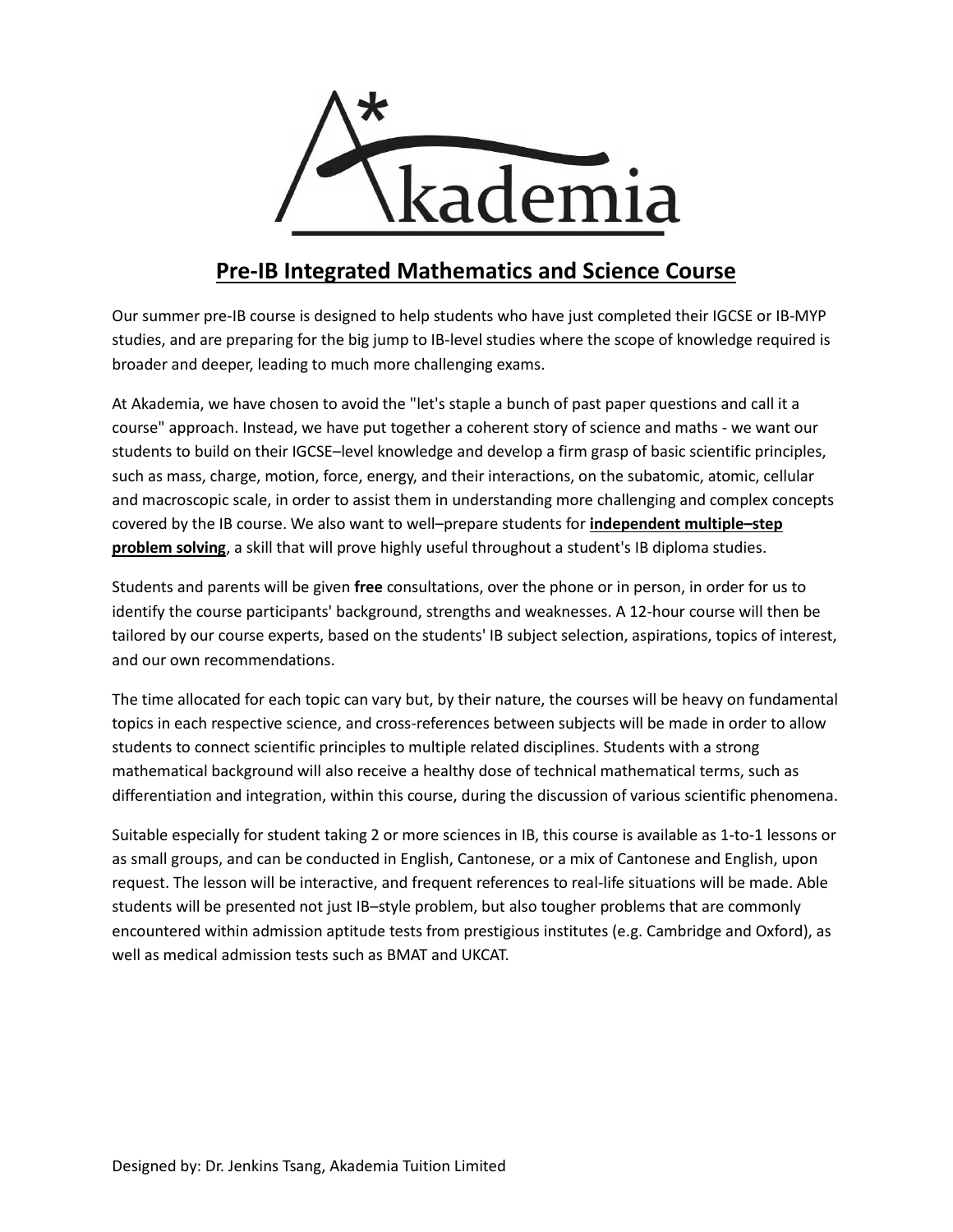The typical content of this preparatory course can include, but are not limited, to the following guidelines:

# **1. IB Physics**

Typical topics that can be included in our physics course include:

A) Basic mathematical manipulations

- function graph types, and non-calculator graph sketching
- concept of order of magnitude
- **•** problem solving using ratios and proportions
- gradients and areas of graphs and their significance, with or without link to calculus
- introduction to logarithms
- establishing and using straight-line plots
- physical unit interconversions

# B) Concepts of motion

- distance, displacement, velocity, acceleration and their relations
- **•** interpretation of motion graphs
- analysis of linearly-accelerated motion, including the importance in assigning directions
- 2-dimensional motions, including the importance of x-y independence in projectile applications

# C) Forces and applications

- Mechanical, gravitational, electrostatic and magnetic forces
- Link between force and motion velocity and acceleration
- Newton laws, free-body diagrams, resolution of force vectors in 2D situations
- Friction and drag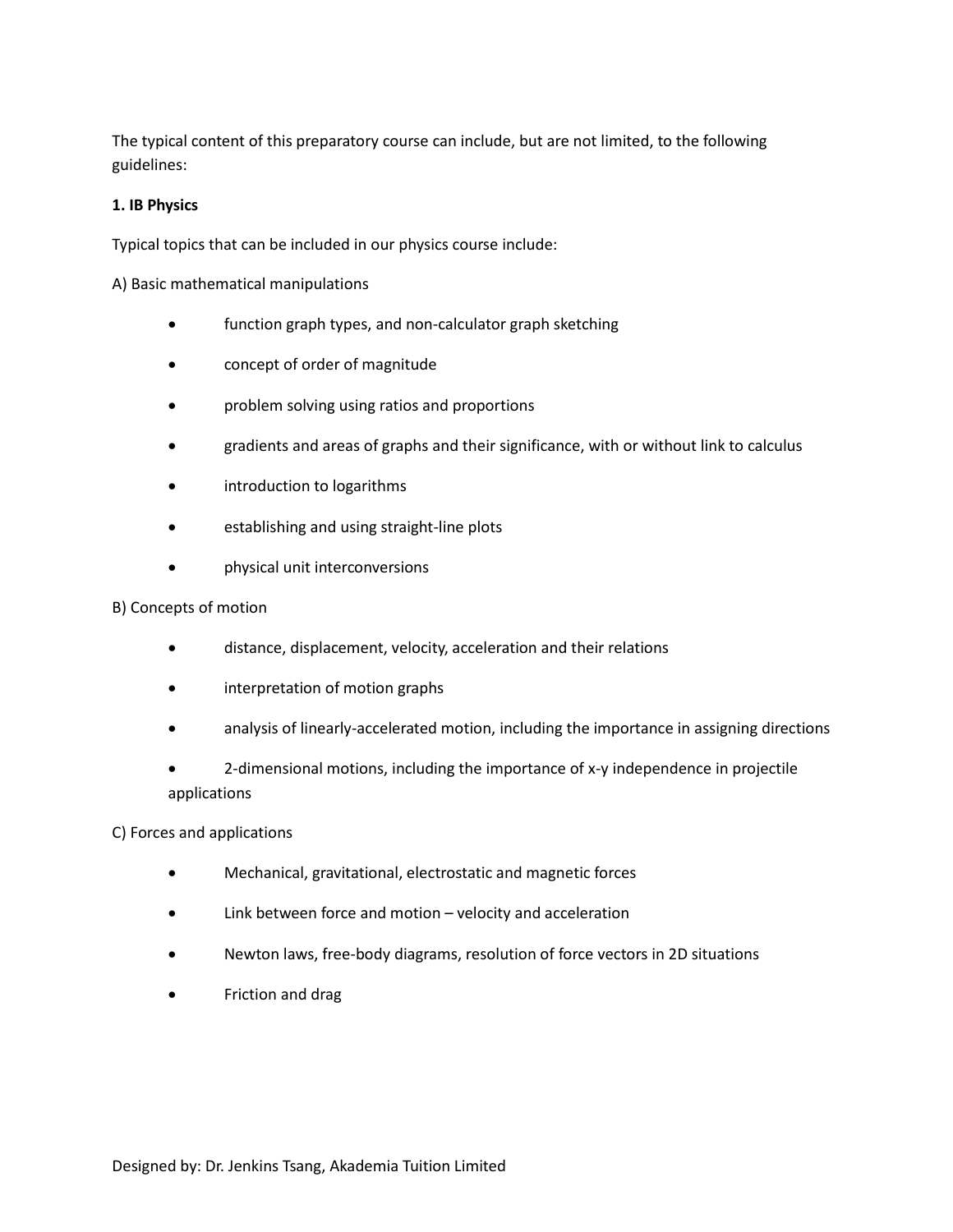# D) Mechanical energy

Concept of work done

 Definition of mechanical energies – kinetic energy and different types of potential energies

Energy interconversion examples and problem solving

# E) Electrostatics and electricity

- Charge as a fundamental quantity
- Concept of electric force and field
- Force and motion of charges
- Concept of electrostatic potential energy, circuit voltage and electrostatic voltage

# F) Thermal concepts

- Explaining heat energy in terms of particle behaviour
- Conservation of heat energy
- Application in mixing
- Ideal gas properties at the molecular level

# G) Electromagnetic waves and mechanical waves

- **•** Interaction of electromagnetic waves with matter
- Wave phenomena: reflection, refraction, diffraction, interference and polarization
- Examples of mechanical wave-like motion and oscillations

# **2. IB Chemistry**

Typical contents of the chemistry section of our preparatory course can include:

- A) Behaviour of sub-atomic particles within atoms
	- The structure of an atom
	- The nature of electrostatic force
	- The roles of protons, electrons and shells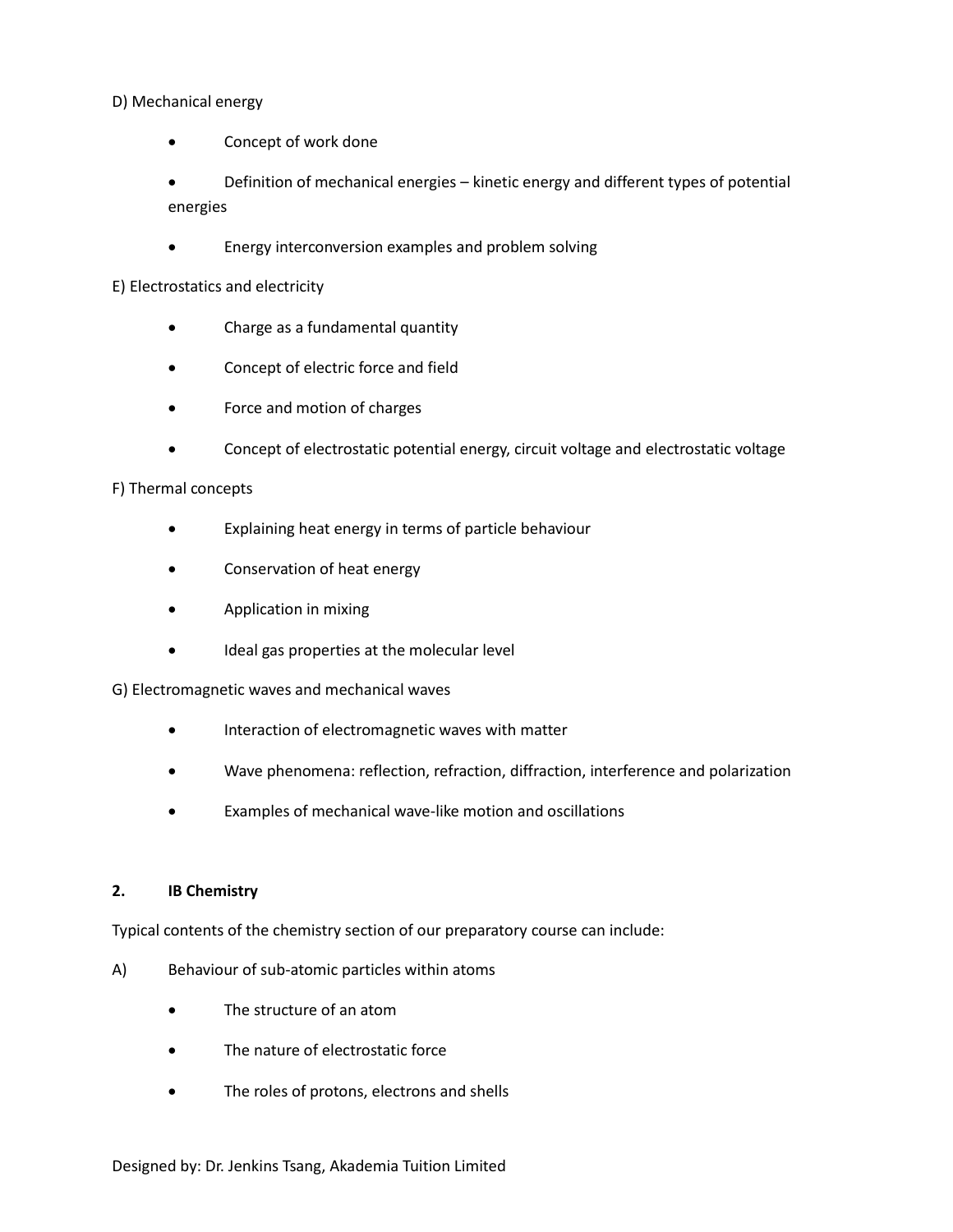- Interaction between matter and light (electromagnetic radiation)
- Elements as atoms vs. as substances
- Atomic properties based on electrostatic forces
- A qualitative understanding of energetics and stability application of electron arrangements

## B) Chemical bonding

 The nature of the chemical bond – ionic, covalent bonding as the extremes, visiting the grey areas

- The concept of the formula unit
- Bonding-structure relationships
- Introduction to intermolecular forces, and explanation of everyday phenomena

#### C) Quantum chemistry

- The need to invoke electron energy sublevels as a new atomic model
- Application of energy sublevels and orbitals discussion of ionisation energies, deviations from octet rule, molecular shapes, intermolecular forces, polarity and polarisability.

# D) Reaction types and energetics

- Macroscopic properties of substances
- Reaction types
- Equation and half-equation balancing
- **•** Introduction to energy calculations
- **•** Thermodynamic and kinetic stability

#### E) Mole calculations and analysis

- Chemical counting principles
- Reaction stoichiometry converting masses and volumes into moles
- Moles in chemical analysis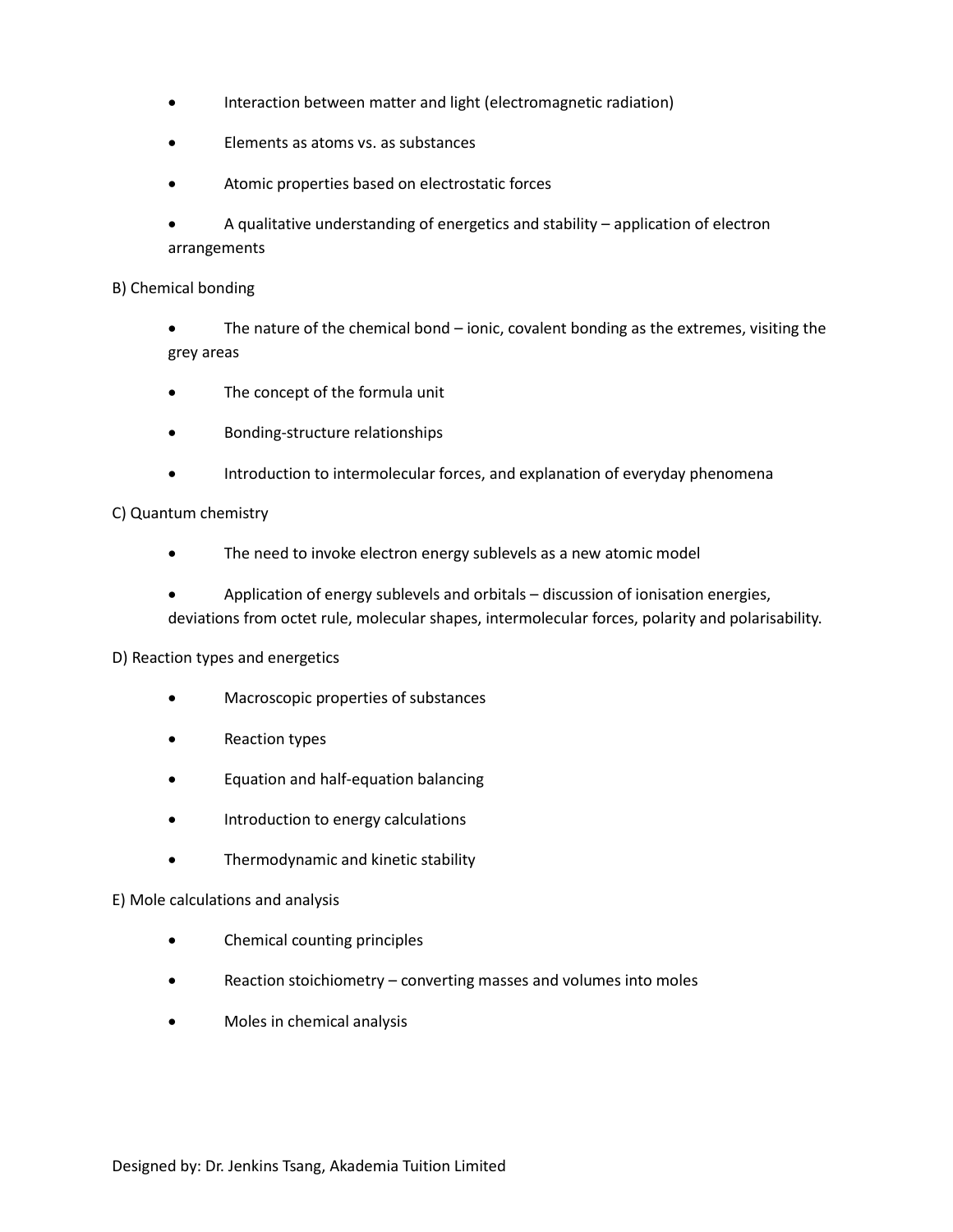# **3. Biology IB**

Typical contents of the biology section of our preparatory course can include:

A) Introduction to biochemistry

- Particles of chemistry: ions and molecules
- Molecules of life: chemical and biological properties of water and nutrient molecules

# B) The cell

- **•** Introduction to organelles
- Structure-function relationships at a sub-cellular and cellular level
- Division of cells
- Enzymes and regulation of metabolic activities
- Cell-mediated movement of substances

# C) Proteins, DNA and Genetics

- DNA as the main genetic material
- The preservation of genetic information during DNA replication
- Translation and transcription as mechanisms of protein synthesis during gene expression

# D) Carbohydrates, fats and energetics

- Energy within biological systems: ATP and bonds in respiratory substrates
- Photosynthesis and respiration

# E) Organ systems

- Overview of animal organ systems
- Structure-function relationships at an organ level
- Increased surface area the ultimate solution of all biological problems

# F) Biological data interpretation

- Data analysis
- Correlation and causation
- Statistical tests normal distribution, t-tests and chi-squared tests

#### Designed by: Dr. Jenkins Tsang, Akademia Tuition Limited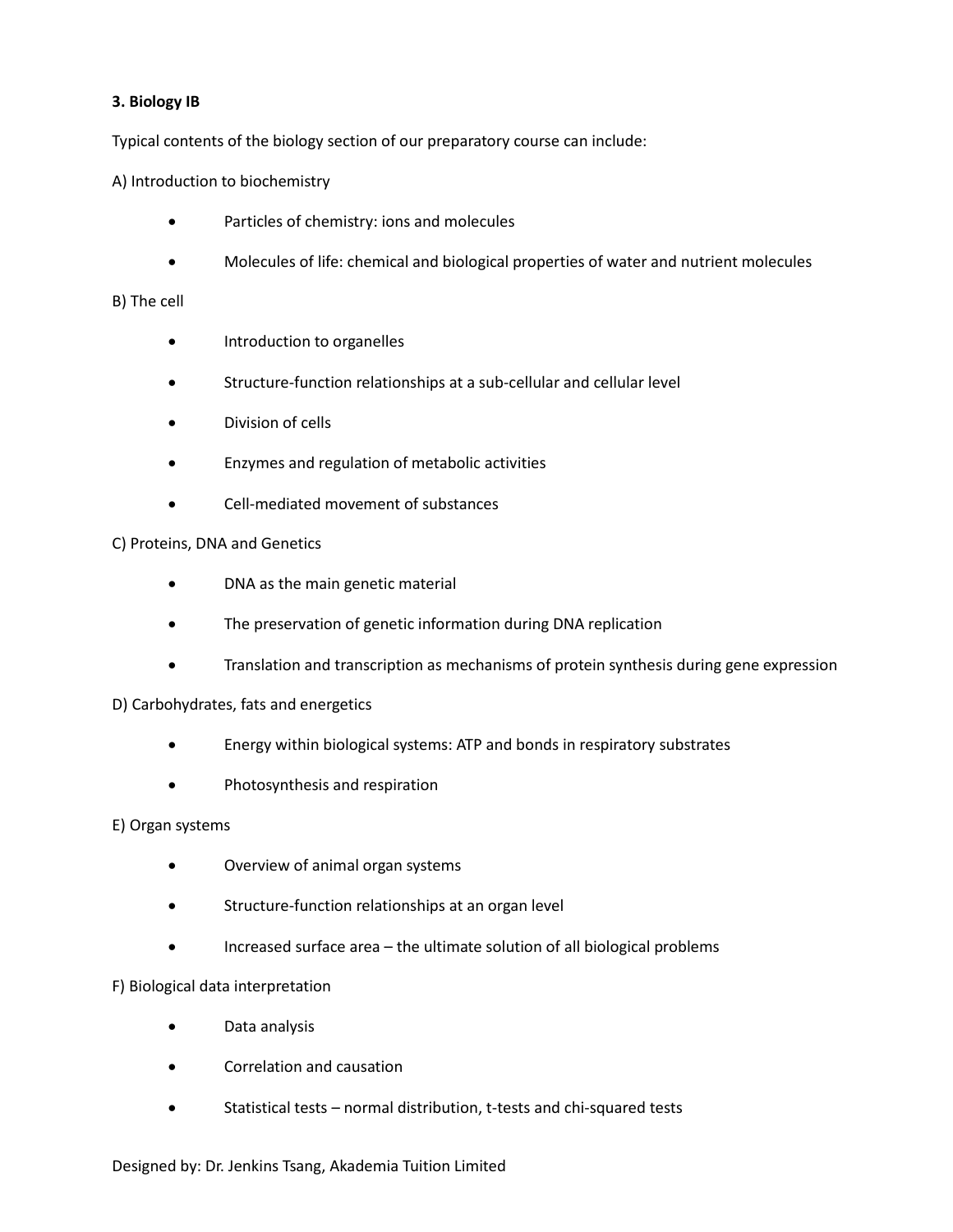# **4. Mathematics IB**

- A) Basic algebra
	- Facile simultaneous equations and polynomial equation solving
	- Algebra skills
	- Index, exponents, logarithms
	- Ratios and proportions
- B) Functions
	- Domain, range, inverse, applications
	- Graphs of basic mathematical models
- C) Introduction to calculus
	- Meaning of differentiation and integration
	- Basic algebraic manipulations